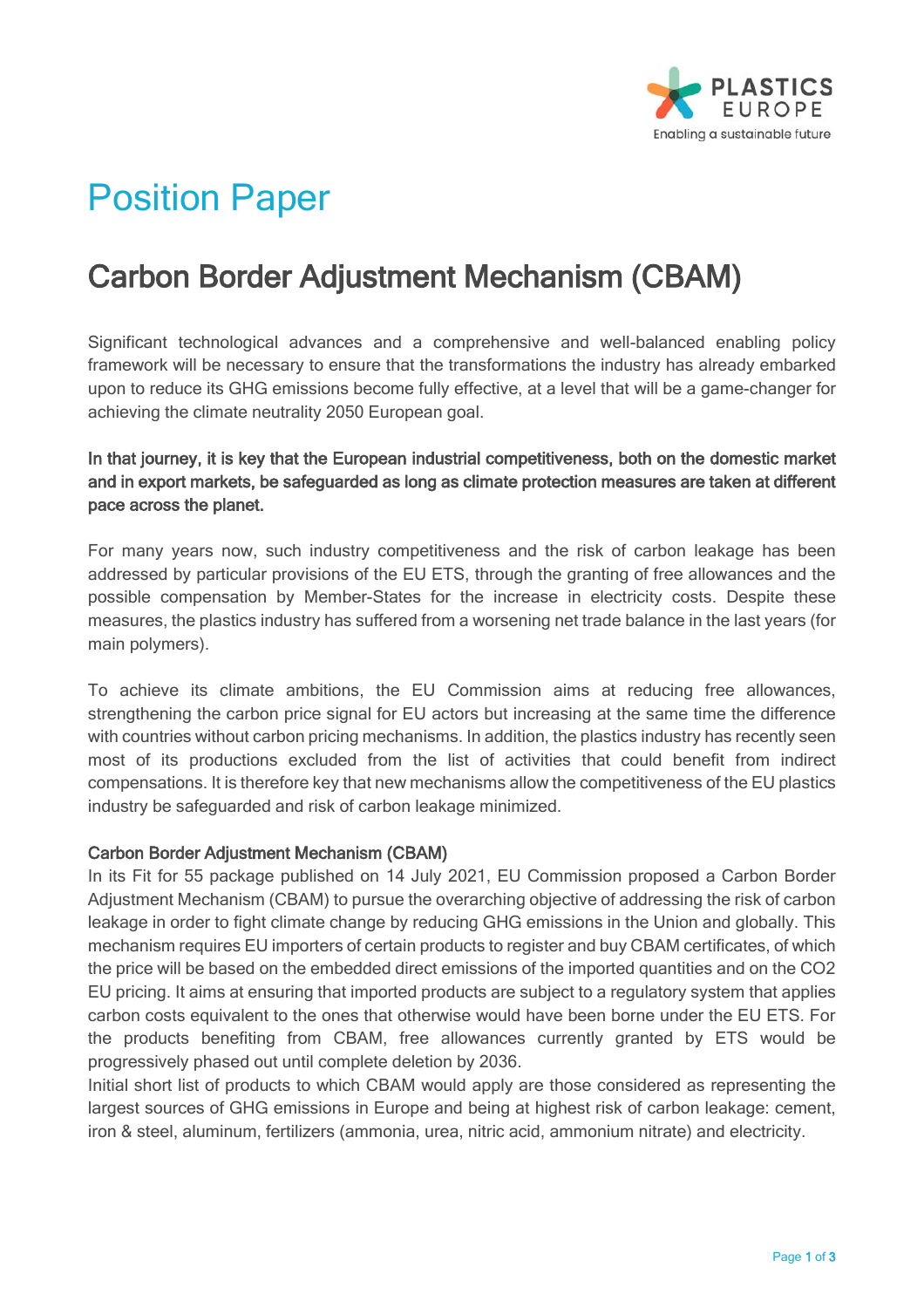

#### Our views

Even if polymers are not in the scope proposed by the EU Commission, they could be considered in a later stage; in addition, certain polymers using some products of the current list as raw materials, such as ammonia, can be impacted by the proposed mechanism in its initial scope.

While we welcome the EU Commission's willingness to address the issue of competitiveness of the EU industry and risk of carbon leakage, we think that the proposed mechanism does not fully meet the requirements of the European plastics industry, for the following reasons:

- For the products in the scope of CBAM, the progressive phase-out of free allowances will lead to an increased cost of these products but also of all their downstream products, when produced in the EU.
	- o CBAM addresses the competitiveness of EU products on the EU market (ie versus identical products imported in EU from outside-EU) but not for export markets (ie versus similar products produced outside EU and that will not bear additional costs when sold outside EU).
	- o While CBAM enables to compensate the cost increase for products in its scope, competitive distortion will remain on downstream products that are as well impacted by a higher CO2 pricing. For these downstream products, imports in EU could be preferred to local production and EU production be less competitive on exports markets. Downstream value-adding stages could be motivated to relocate production outside the EU in order not to be displaced by foreign competitors.

As far as plastics industry is concerned, ammonia and nitric acid are important raw materials for the production of some plastics, including polyamides, whose competitiveness could therefore be reduced on the EU market as well as for export markets.

After the phase out, the CBAM sectors would then have to bear the full CO2 costs, which would severely limit the financial ability of companies to invest in low-carbon technologies.

- The current CBAM proposal only applies to direct emissions, while important parts of the plastics production, such as for PVC production, are powered by electricity, where the power sector's marginal carbon emission costs are passed into the electricity bills to plastics producers. These indirect emission costs contribute to a higher cost for the European plastics industry and would increase the carbon leakage risk if they were not considered for the setting of the CBAM for competing imported products. This challenge will grow when electrification plays an increasing role in reducing industry's direct emissions.
- The CBAM proposal based on products, aims at mirroring the EU ETS based on installations and therefore requires complex conversions for affected products, significant data requirements, bureaucracy, and controls - in the EU and globally.